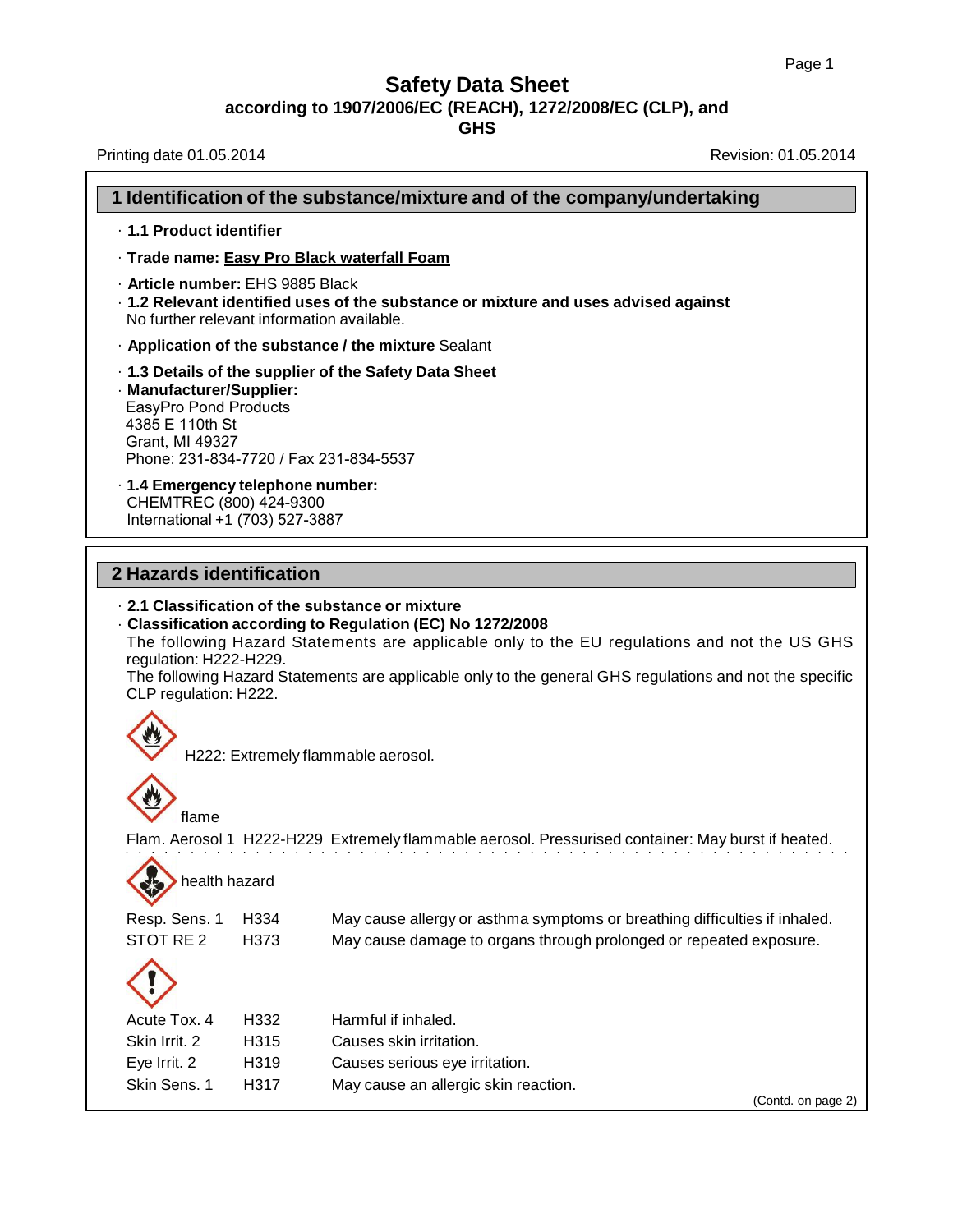**GHS**

Printing date 01.05.2014 **Revision: 01.05.2014** 

| Trade name: : Easy Pro Black waterfall Foam                                                                                                                                                                 |
|-------------------------------------------------------------------------------------------------------------------------------------------------------------------------------------------------------------|
| (Contd. of page 1)                                                                                                                                                                                          |
| STOT SE3<br>H335<br>May cause respiratory irritation.                                                                                                                                                       |
| Classification according to Directive 67/548/EEC or Directive 1999/45/EC                                                                                                                                    |
| $X_{Xn; Harmful}$                                                                                                                                                                                           |
| R20:<br>Harmful by inhalation.                                                                                                                                                                              |
| X Xn; Sensitising                                                                                                                                                                                           |
| May cause sensitisation by inhalation and skin contact.<br>R42/43:                                                                                                                                          |
| X Xi; Irritant                                                                                                                                                                                              |
| R36/37/38: Irritating to eyes, respiratory system and skin.                                                                                                                                                 |
| F+; Extremely flammable                                                                                                                                                                                     |
| R <sub>12</sub> :<br>Extremely flammable.<br>Information concerning particular hazards for human and environment:                                                                                           |
| The product has to be labelled due to the calculation procedure of the "General Classification guideline for<br>preparations of the EU" in the latest valid version.<br>Warning! Pressurized container.     |
| <b>Classification system:</b>                                                                                                                                                                               |
| The classification is according to the latest editions of the EU-lists, and extended by company and<br>literature data.                                                                                     |
| The classification is in accordance with the latest editions of international substances lists, and is<br>supplemented by information from technical literature and by information provided by the company. |
| 2.2 Label elements<br>- Labelling according to Regulation (EC) No 1272/2008                                                                                                                                 |
| The product is classified and labelled according to the CLP regulation.<br>· Hazard pictograms                                                                                                              |
|                                                                                                                                                                                                             |
| GHS02 GHS07 GHS08                                                                                                                                                                                           |
| · Signal word Danger                                                                                                                                                                                        |
| · Hazard-determining components of labelling:                                                                                                                                                               |
| diphenylmethanediisocyanate, isomeres and homologues<br>4,4'-methylenediphenyl diisocyanate                                                                                                                 |
| · Hazard statements                                                                                                                                                                                         |
| The following Hazard Statements are applicable only to the EU regulations and not the US GHS<br>regulation: H222-H229.                                                                                      |
| The following Hazard Statements are applicable only to the general GHS regulations and not the specific<br>CLP regulation: H222.                                                                            |
| H222: Extremely flammable aerosol.                                                                                                                                                                          |
| H222-H229 Extremely flammable aerosol. Pressurised container: May burst if heated.<br>Harmful if inhaled.<br>H332                                                                                           |
| H315<br>Causes skin irritation.                                                                                                                                                                             |
| H319<br>Causes serious eye irritation.<br>(Contd. on page 3)                                                                                                                                                |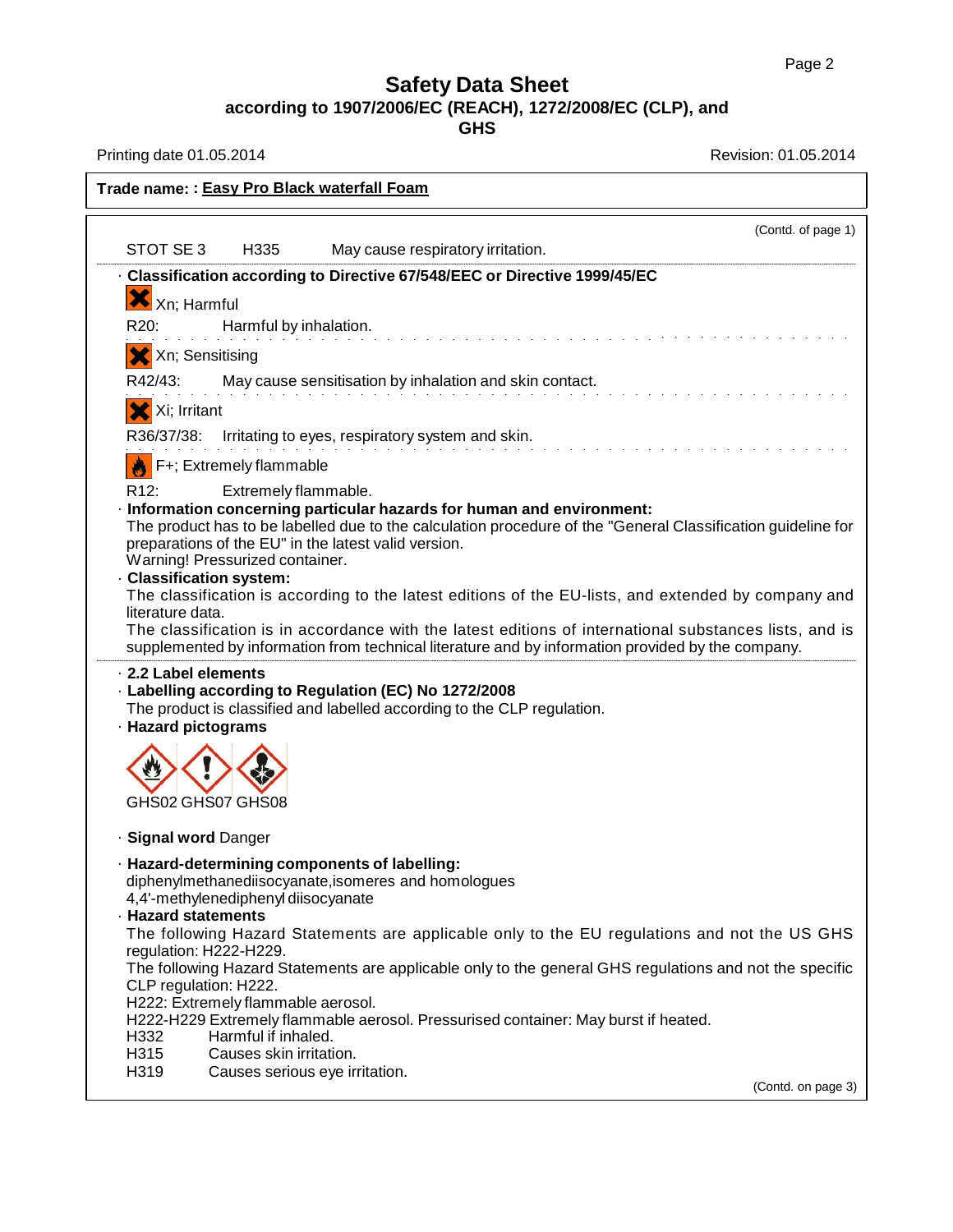**GHS**

Printing date 01.05.2014 **Revision: 01.05.2014** Revision: 01.05.2014

**Trade name: : Easy Pro Black waterfall Foam** H334 May cause allergy or asthma symptoms or breathing difficulties if inhaled. H317 May cause an allergic skin reaction. H335 May cause respiratory irritation. H373 May cause damage to organs through prolonged or repeated exposure. · **Precautionary statements** P210 Keep away from heat/sparks/open flames/hot surfaces. - No smoking. P251 Pressurized container: Do not pierce or burn, even after use. P211 Do not spray on an open flame or other ignition source.<br>P281 Use personal protective equipment as required. P281 Use personal protective equipment as required.<br>P202 Do not handle until all safety precautions have b Do not handle until all safety precautions have been read and understood. P260 Do not breathe mist/vapours/spray. P308+P313 IF exposed or concerned: Get medical advice/attention. P342+P311 If experiencing respiratory symptoms: Call a POISON CENTER/doctor. P410+P412 Protect from sunlight. Do not expose to temperatures exceeding 50 °C/122 °F. · **Additional information:** Contains isocyanates. May produce an allergic reaction. (Contd. of page 2) Pressurized container: protect from sunlight and do not expose to temperatures exceeding 50°C. Do not pierce or burn, even after use. Do not spray on a naked flame or any incandescent material. Keep away from sources of ignition - No smoking. Buildup of explosive mixtures possible without sufficient ventilation. · **Hazard description:** · **WHMIS-symbols:** A - Compressed gas B5 - Flammable aerosol D2A - Very toxic material causing other toxic effects · **NFPA ratings (scale 0 - 4)** Health = 2<br>Fire = 4<br>Reactivity = 1 · **HMIS-ratings (scale 0 - 4) HEALTH** FIRE  $\boxed{2}$  Health =  $*2$  $4$  Fire = 4  $\frac{REACTIVITY[1]}{Reactivity = 1}$ \* - Indicates a long term health hazard from repeated or prolonged exposures. · **HMIS Long Term Health Hazard Substances** 9016-87-9 diphenylmethanediisocyanate, isomeres and homologues 101-68-8 4,4'-methylenediphenyl diisocyanate · **2.3 Other hazards** · **Results of PBT and vPvB assessment** · **PBT:** Not applicable.

(Contd. on page 4)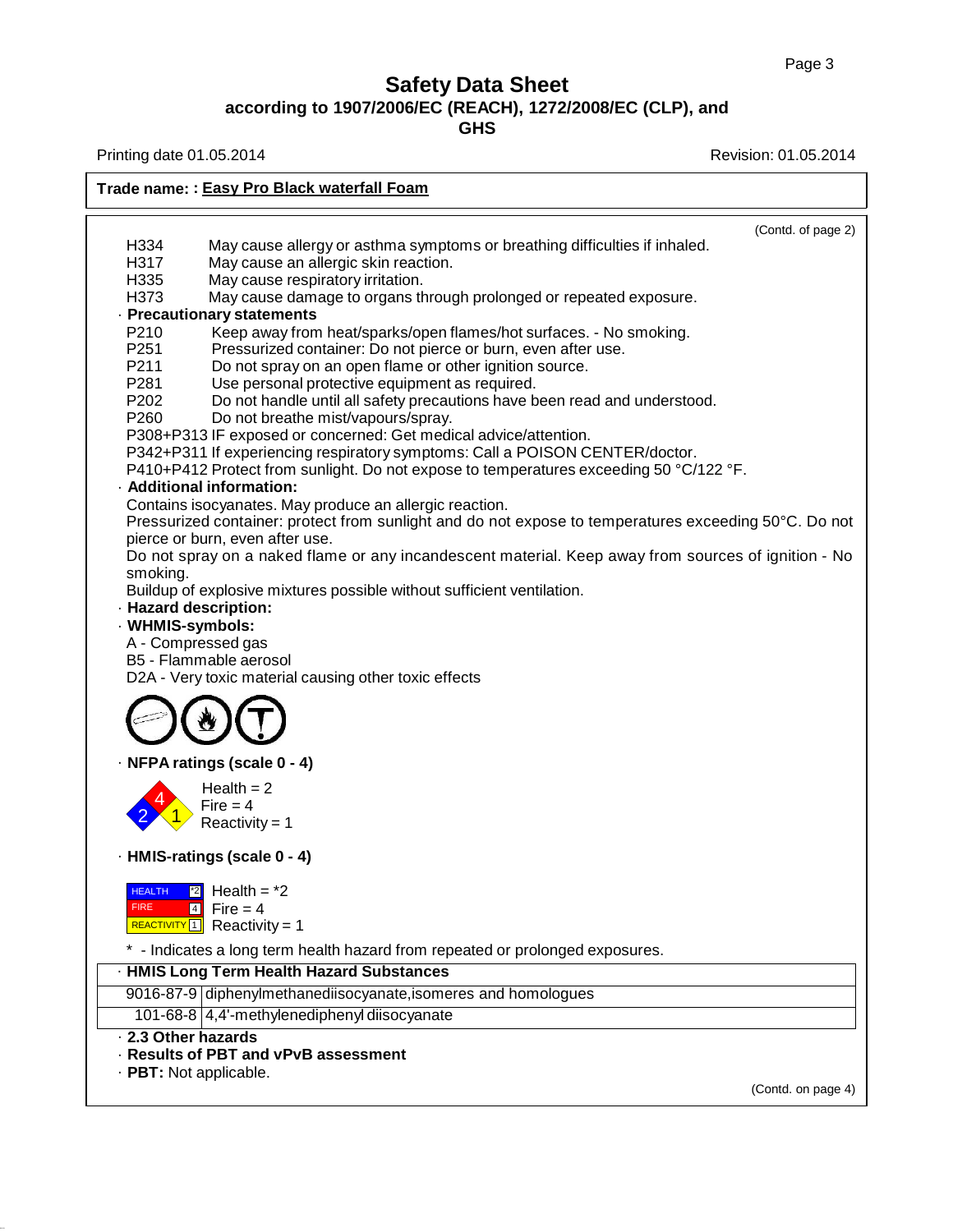Printing date 01.05.2014 **Revision: 01.05.2014** Revision: 01.05.2014

### **Trade name: : Easy Pro Black waterfall Foam**

· **vPvB:** Not applicable.

(Contd. of page 3)

#### **3 Composition/information on ingredients** · **3.2 Mixtures** · **Description:** Mixture of substances listed below with nonhazardous additions. · **Dangerous components:** CAS: 9016-87-9 diphenylmethanediisocyanate,isomeres and homologues  $X$  Xn R20;  $X$  Xn R42/43;  $X$  Xi R36/37/38 Carc. Cat. 3 20-40% **& Resp. Sens. 1, H334; STOT RE 2, H373** Acute Tox. 4, H332; Skin Irrit. 2, H315; Eye Irrit. 2, H319; Skin Sens. 1, H317; STOT SE 3, H335 CAS: 101-68-8 EINECS: 202-966-0 Index number: 615-005-00-9 4.4'-methylenediphenyl diisocyanate  $X$  Xn R20;  $X$  Xn R42/43;  $X$  Xi R36/37/38 Carc. Cat. 3 10-20% **B** Resp. Sens. 1, H334; STOT RE 2, H373 Acute Tox. 4, H332; Skin Irrit. 2, H315; Eye Irrit. 2, H319; Skin Sens. 1, H317; STOT SE 3, H335 CAS: 13674-84-5 tris(2-chlorisopropyl)-phosphate R52/53 10-20% Aquatic Chronic 3, H412 CAS: 115-10-6 EINECS: 204-065-8 Index number: 603-019-00-8 dimethyl ether  $\bullet$  F+ R12 5-10% Flam. Gas 1, H220 Press. Gas, H280 CAS: 72-28-5 | Isobutane  $\triangle$  F+ R12 1-5% **Elam. Gas 1, H220** CAS: 74-98-6 EINECS: 200-827-9 Index number: 601-003-00-5 propane  $\bigotimes$  F+ R12 1-5% Flam. Gas 1, H220 Press. Gas, H280 CAS: 1333-86-4 EINECS: 215-609-9 Carbon black  $X$  Xn R40 Carc. Cat. 3 1-5% **Carc. 2, H351**

· **Additional information:** For the wording of the listed risk phrases refer to section 16.

### **4 First aid measures**

- · **4.1 Description of first aid measures**
- · **General information:**

Immediately remove any clothing soiled by the product.

(Contd. on page 5)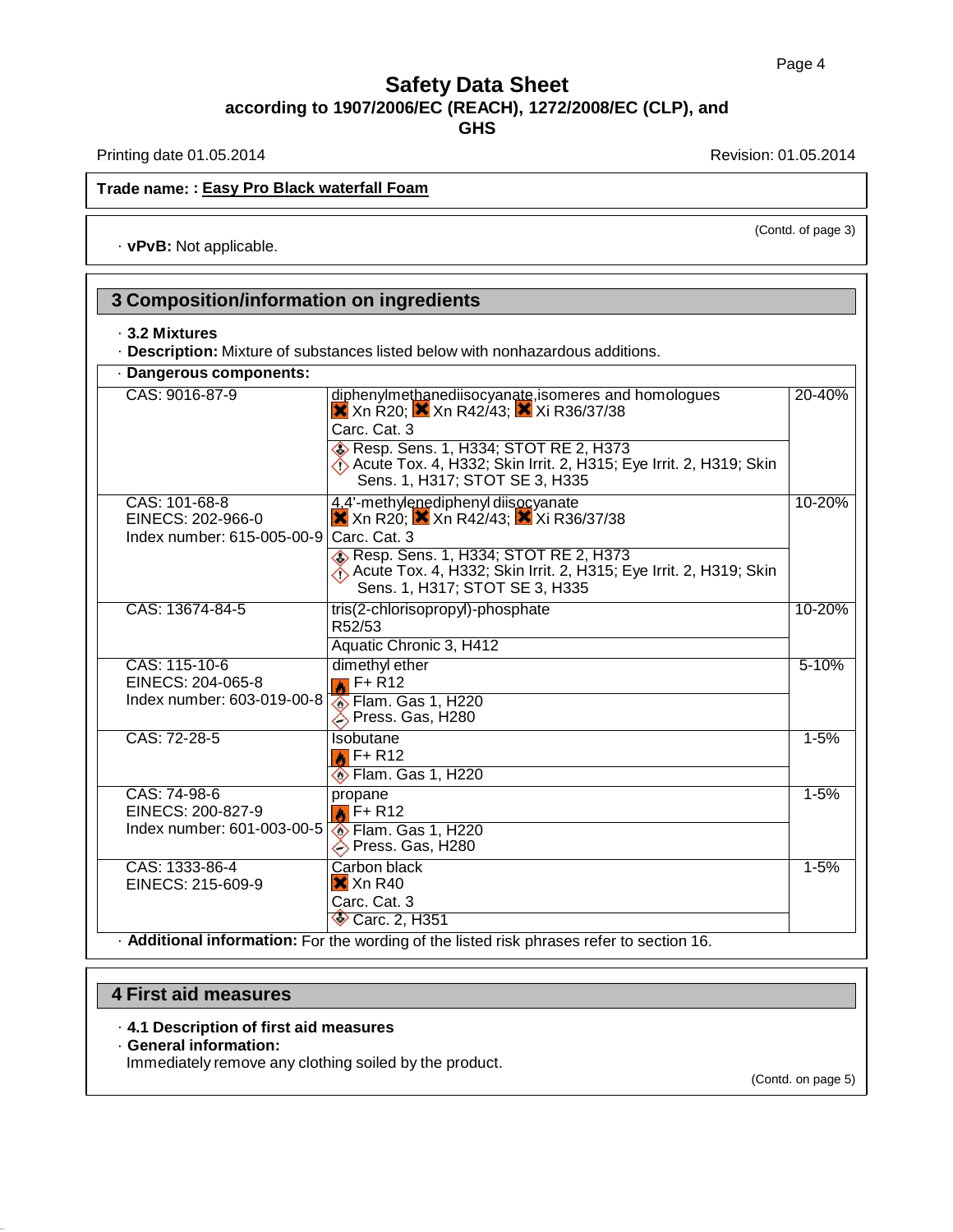T.

# **Safety Data Sheet according to 1907/2006/EC (REACH), 1272/2008/EC (CLP), and**

**GHS**

 $\mathbf{r}$ 

Printing date 01.05.2014 **Revision: 01.05.2014** 

| Trade name: : Easy Pro Black waterfall Foam                                                                                                                                                                                                                                                                                                                                        |  |  |
|------------------------------------------------------------------------------------------------------------------------------------------------------------------------------------------------------------------------------------------------------------------------------------------------------------------------------------------------------------------------------------|--|--|
| (Contd. of page 4)<br>Symptoms of poisoning may even occur after several hours; therefore medical observation for at least 48<br>hours after the accident.<br>Take affected persons out into the fresh air.<br>· After inhalation:                                                                                                                                                 |  |  |
| Supply fresh air; consult doctor in case of complaints.<br>Provide oxygen treatment if affected person has difficulty breathing.<br>In case of unconsciousness place patient stably in side position for transportation.<br>· After skin contact:                                                                                                                                  |  |  |
| Immediately wash with water and soap and rinse thoroughly.<br>Do not pull solidified product off the skin.<br>If skin irritation continues, consult a doctor.                                                                                                                                                                                                                      |  |  |
| - After eye contact:<br>Immediately remove contact lenses if possible.<br>Rinse opened eye for several minutes under running water. Then consult a doctor.<br>· After swallowing:                                                                                                                                                                                                  |  |  |
| Rinse out mouth and then drink plenty of water.<br>Do not induce vomiting; call for medical help immediately.<br>. 4.2 Most important symptoms and effects, both acute and delayed<br>Asthma attacks                                                                                                                                                                               |  |  |
| Headache<br><b>Breathing difficulty</b><br>Allergic reactions<br>Coughing                                                                                                                                                                                                                                                                                                          |  |  |
| Nausea<br>Gastric or intestinal disorders when ingested.<br>Irritant to skin and mucous membranes.<br>Irritant to eyes.<br><b>Dizziness</b>                                                                                                                                                                                                                                        |  |  |
| Disorientation<br>· Hazards<br>Danger of impaired breathing.                                                                                                                                                                                                                                                                                                                       |  |  |
| Danger of disturbed cardiac rhythm.<br>Danger of pulmonary oedema.<br>Danger of pneumonia.<br>Danger of convulsion.                                                                                                                                                                                                                                                                |  |  |
| $\cdot$ 4.3 Indication of any immediate medical attention and special treatment needed<br>Severe allergic skin reaction, bronchial spasms and anaphylactic shock are possible.<br>Treat skin and mucous membrane with antihistamine and corticoid preparations.<br>In cases of irritation to the lungs, initial treatment with cortical steroid inhalants.<br>Monitor circulation. |  |  |
| If necessary oxygen respiration treatment.<br>Medical supervision for at least 48 hours.<br>Contains isocyanates. May produce an allergic reaction.                                                                                                                                                                                                                                |  |  |

(Contd. on page 6)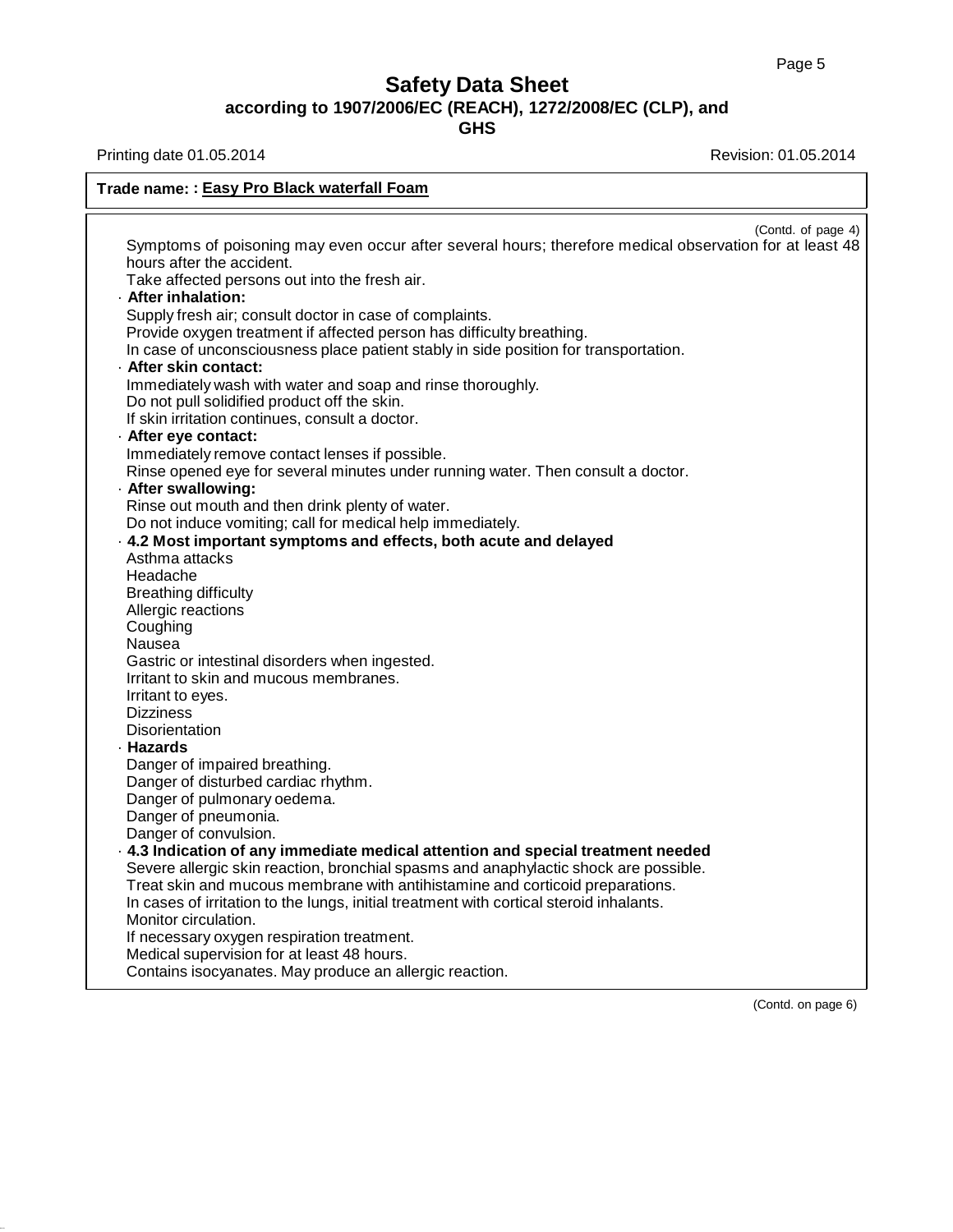Printing date 01.05.2014 **Revision: 01.05.2014** Revision: 01.05.2014

### **Trade name: : Easy Pro Black waterfall Foam**

(Contd. of page 5)

## **5 Firefighting measures**

### · **5.1 Extinguishing media**

· **Suitable extinguishing agents:** CO2, powder or water spray. Fight larger fires with water spray or alcohol resistant foam. Water in flooding quantities.

- · **For safety reasons unsuitable extinguishing agents:** None.
- · **5.2 Special hazards arising from the substance or mixture** Danger of receptacles bursting because of high vapour pressure when heated. During heating or in case of fire poisonous gases are produced. · **5.3 Advice for firefighters**

### · **Protective equipment:**

Wear self-contained respiratory protective device.

- Wear fully protective suit.
- · **Additional information** Leaking gas fire: Do not extinguish, unless leak can be stopped safely. Eliminate all ignition sources if safe to do so. Cool endangered receptacles with water spray.

### **6 Accidental release measures**

· **6.1 Personal precautions, protective equipment and emergency procedures** Use respiratory protective device against the effects of fumes/dust/aerosol. Wear protective equipment. Keep unprotected persons away. Ensure adequate ventilation Keep away from ignition sources. Protect from heat. Isolate area and prevent access. Keep people at a distance and stay on the windward side. · **6.2 Environmental precautions:** Do not allow to enter sewers/ surface or ground water. · **6.3 Methods and material for containment and cleaning up:** Allow to solidify. Pick up mechanically. Send for recovery or disposal in suitable receptacles. Dispose contaminated material as waste according to item 13. Ensure adequate ventilation. · **6.4 Reference to other sections** See Section 7 for information on safe handling. See Section 8 for information on personal protection equipment. See Section 13 for disposal information.

### **7 Handling and storage**

· **7.1 Precautions for safe handling** Keep away from heat and direct sunlight.

Use only in well ventilated areas.

(Contd. on page 7)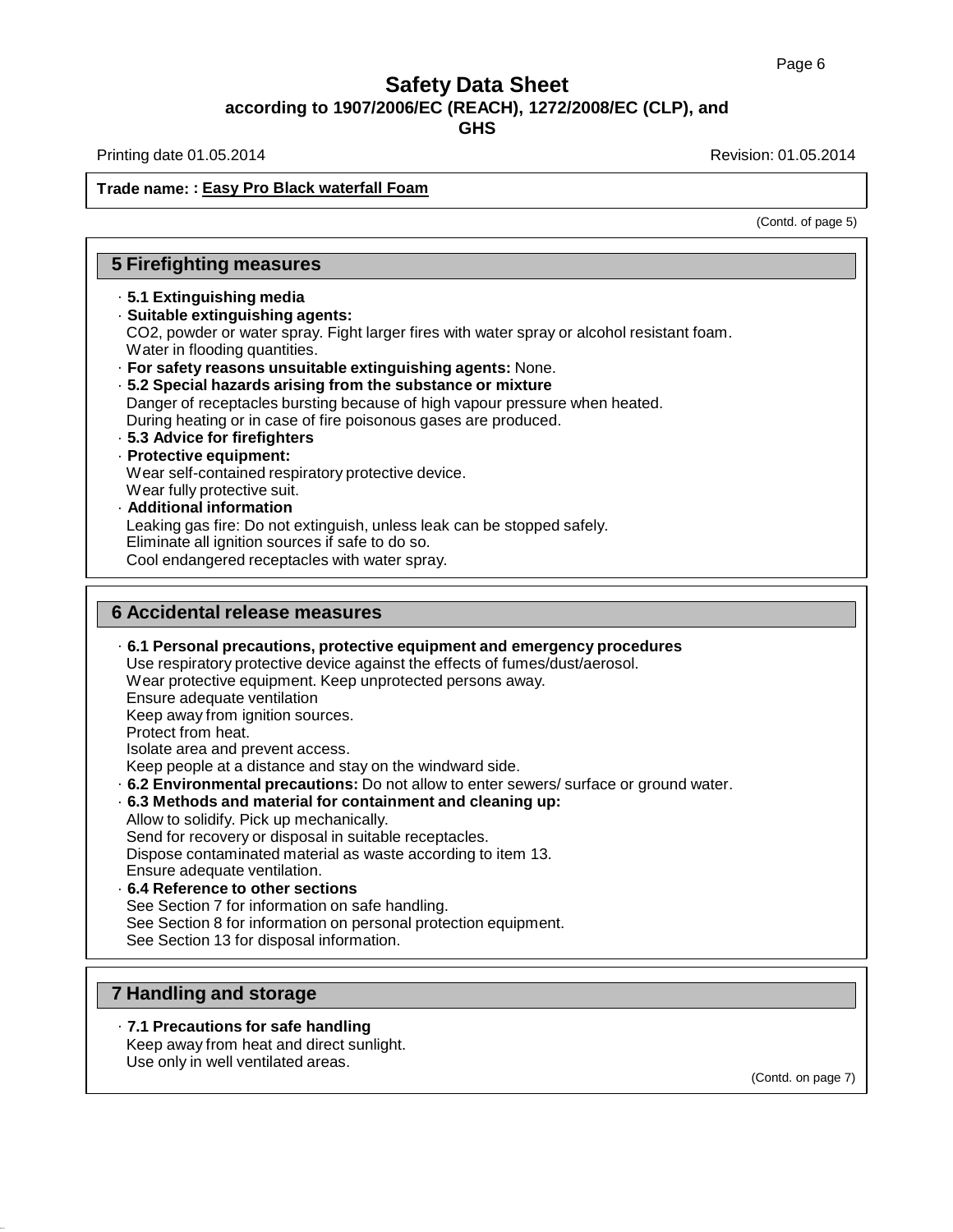# **Safety Data Sheet according to 1907/2006/EC (REACH), 1272/2008/EC (CLP), and**

**GHS**

Printing date 01.05.2014 **Revision: 01.05.2014** 

| Information about fire - and explosion protection:<br>Keep ignition sources away - Do not smoke.<br>Protect against electrostatic charges.<br>Keep respiratory protective device available.<br>electric lights. Do not pierce or burn, even after use.<br>Do not spray onto a naked flame or any incandescent material.<br>Emergency cooling must be available in case of nearby fire.<br>· 7.2 Conditions for safe storage, including any incompatibilities<br>· Storage:<br>Requirements to be met by storerooms and receptacles:<br>Store in a cool location.<br>Observe official regulations on storing packagings with pressurized containers.<br>Provide ventilation for receptacles.<br>Avoid storage near extreme heat, ignition sources or open flame.<br>Information about storage in one common storage facility:<br>Store away from foodstuffs.<br>Store away from oxidizing agents.<br>· Further information about storage conditions:<br>Protect from heat and direct sunlight.<br>Store in a cool place. Heat will increase pressure and may lead to the receptacle bursting.<br>· 7.3 Specific end use(s) No further relevant information available. | Trade name: : Easy Pro Black waterfall Foam                                                                                |
|----------------------------------------------------------------------------------------------------------------------------------------------------------------------------------------------------------------------------------------------------------------------------------------------------------------------------------------------------------------------------------------------------------------------------------------------------------------------------------------------------------------------------------------------------------------------------------------------------------------------------------------------------------------------------------------------------------------------------------------------------------------------------------------------------------------------------------------------------------------------------------------------------------------------------------------------------------------------------------------------------------------------------------------------------------------------------------------------------------------------------------------------------------------------|----------------------------------------------------------------------------------------------------------------------------|
|                                                                                                                                                                                                                                                                                                                                                                                                                                                                                                                                                                                                                                                                                                                                                                                                                                                                                                                                                                                                                                                                                                                                                                      | (Contd. of page 6)<br>Pressurized container: protect from sunlight and do not expose to temperatures exceeding 50 °C, i.e. |
|                                                                                                                                                                                                                                                                                                                                                                                                                                                                                                                                                                                                                                                                                                                                                                                                                                                                                                                                                                                                                                                                                                                                                                      |                                                                                                                            |

## · **Additional information about design of technical facilities:** No further data; see item 7.

| 8.1 Control parameters  |                                                                                                                                  |                    |
|-------------------------|----------------------------------------------------------------------------------------------------------------------------------|--------------------|
|                         | · Ingredients with limit values that require monitoring at the workplace:                                                        |                    |
|                         | 101-68-8 4,4'-methylenediphenyl diisocyanate                                                                                     |                    |
| PEL (USA)               | Ceiling limit: 0,2 mg/m <sup>3</sup> , 0,02 ppm                                                                                  |                    |
| REL (USA)               | Long-term value: $0.05$ mg/m <sup>3</sup> , $0.005$ ppm<br>Ceiling limit: $0.2^*$ mg/m <sup>3</sup> , $0.02^*$ ppm<br>$*$ 10-min |                    |
| TLV (USA)               | Long-term value: $0.051$ mg/m <sup>3</sup> , $0.005$ ppm                                                                         |                    |
| EL (Canada)             | Short-term value: C 0,01 ppm<br>Long-term value: 0,005 ppm<br>Skin: S                                                            |                    |
|                         | EV (Canada) Long-term value: 0,005 ppm                                                                                           |                    |
| 115-10-6 dimethyl ether |                                                                                                                                  |                    |
| IOELV (EU)              | Long-term value: 1920 mg/m <sup>3</sup> , 1000 ppm                                                                               |                    |
|                         | WEEL (USA) Long-term value: 1000 ppm                                                                                             |                    |
|                         | EL (Canada) Long-term value: 1000 ppm                                                                                            |                    |
|                         |                                                                                                                                  | (Contd. on page 8) |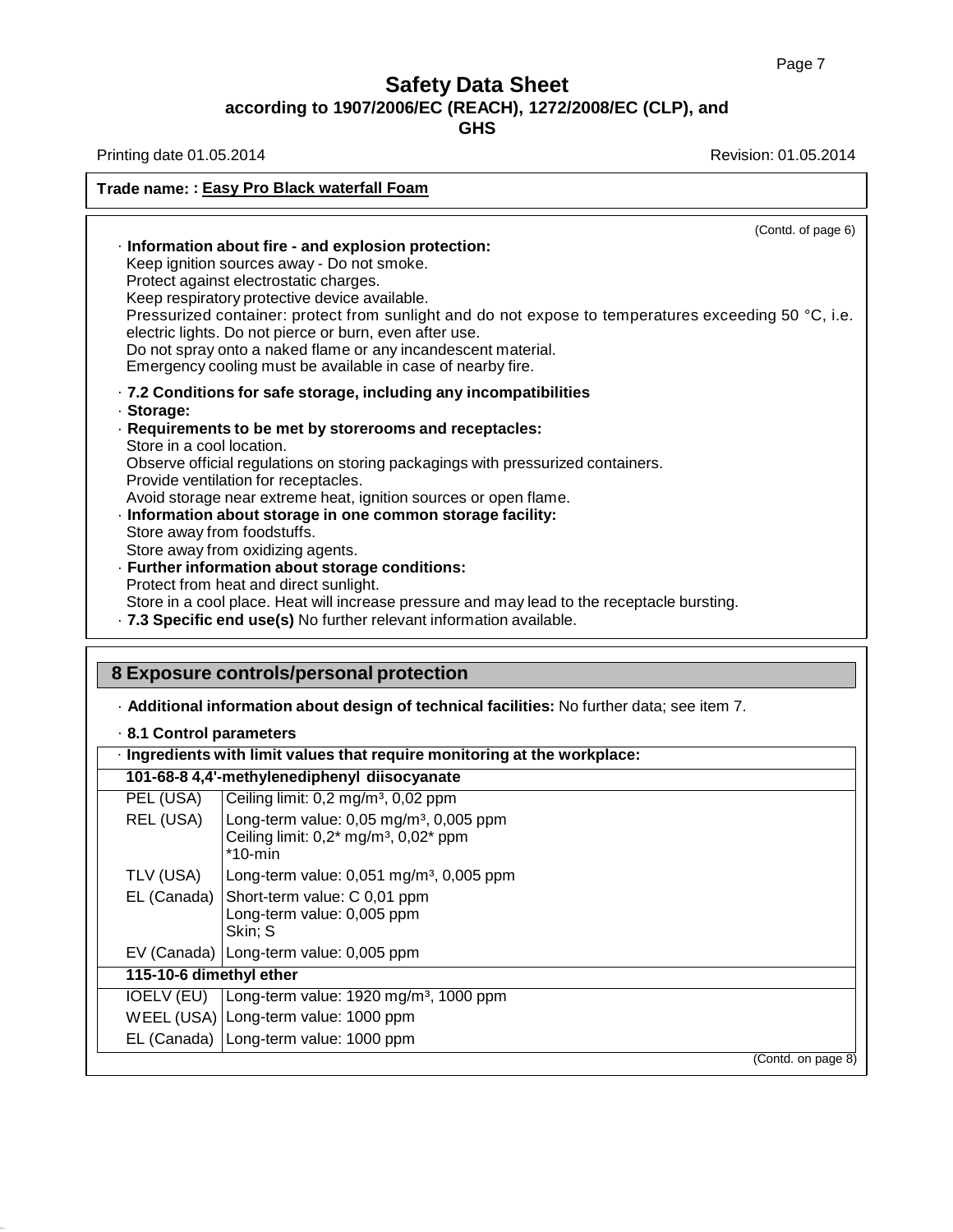Printing date 01.05.2014 **Revision: 01.05.2014** 

## **Trade name: : Easy Pro Black waterfall Foam**

|                                                    |                                                                                                                                                                                                                                                                                                                                                                                                                                                                                                                                                                                                                                                                                                       | (Contd. of page 7) |
|----------------------------------------------------|-------------------------------------------------------------------------------------------------------------------------------------------------------------------------------------------------------------------------------------------------------------------------------------------------------------------------------------------------------------------------------------------------------------------------------------------------------------------------------------------------------------------------------------------------------------------------------------------------------------------------------------------------------------------------------------------------------|--------------------|
| 72-28-5 Isobutane                                  |                                                                                                                                                                                                                                                                                                                                                                                                                                                                                                                                                                                                                                                                                                       |                    |
| <b>REL (USA)</b>                                   | Long-term value: 1900 mg/m <sup>3</sup> , 800 ppm                                                                                                                                                                                                                                                                                                                                                                                                                                                                                                                                                                                                                                                     |                    |
| TLV (USA)                                          | Short-term value: 2370 mg/m <sup>3</sup> , 1000 ppm                                                                                                                                                                                                                                                                                                                                                                                                                                                                                                                                                                                                                                                   |                    |
| EL (Canada)                                        | Short-term value: 750 ppm                                                                                                                                                                                                                                                                                                                                                                                                                                                                                                                                                                                                                                                                             |                    |
|                                                    | Long-term value: 600 ppm                                                                                                                                                                                                                                                                                                                                                                                                                                                                                                                                                                                                                                                                              |                    |
| EV (Canada)                                        | Long-term value: 800 ppm                                                                                                                                                                                                                                                                                                                                                                                                                                                                                                                                                                                                                                                                              |                    |
| 74-98-6 propane                                    | Long-term value: 1800 mg/m <sup>3</sup> , 1000 ppm                                                                                                                                                                                                                                                                                                                                                                                                                                                                                                                                                                                                                                                    |                    |
| PEL (USA)                                          |                                                                                                                                                                                                                                                                                                                                                                                                                                                                                                                                                                                                                                                                                                       |                    |
| REL (USA)                                          | Long-term value: 1800 mg/m <sup>3</sup> , 1000 ppm                                                                                                                                                                                                                                                                                                                                                                                                                                                                                                                                                                                                                                                    |                    |
| TLV (USA)                                          | refer to Appendix F: minimal oxygen content                                                                                                                                                                                                                                                                                                                                                                                                                                                                                                                                                                                                                                                           |                    |
| EL (Canada)                                        | Long-term value: 1000 ppm                                                                                                                                                                                                                                                                                                                                                                                                                                                                                                                                                                                                                                                                             |                    |
|                                                    | EV (Canada) Long-term value: 1,000 ppm                                                                                                                                                                                                                                                                                                                                                                                                                                                                                                                                                                                                                                                                |                    |
| 1333-86-4 Carbon black                             |                                                                                                                                                                                                                                                                                                                                                                                                                                                                                                                                                                                                                                                                                                       |                    |
| PEL (USA)                                          | Long-term value: 3,5 mg/m <sup>3</sup>                                                                                                                                                                                                                                                                                                                                                                                                                                                                                                                                                                                                                                                                |                    |
| REL (USA)                                          | Long-term value: 3,5* mg/m <sup>3</sup><br>*0,1 in presence of PAHs;See Pocket Guide Apps.A+C                                                                                                                                                                                                                                                                                                                                                                                                                                                                                                                                                                                                         |                    |
| TLV (USA)                                          | Long-term value: 3* mg/m <sup>3</sup><br>*inhalable fraction                                                                                                                                                                                                                                                                                                                                                                                                                                                                                                                                                                                                                                          |                    |
| EL (Canada)                                        | Long-term value: 3 mg/m <sup>3</sup><br><b>IARC 2B</b>                                                                                                                                                                                                                                                                                                                                                                                                                                                                                                                                                                                                                                                |                    |
|                                                    | EV (Canada) Long-term value: 3,5 mg/m <sup>3</sup>                                                                                                                                                                                                                                                                                                                                                                                                                                                                                                                                                                                                                                                    |                    |
| 8.2 Exposure controls<br>· Respiratory protection: | . <b>DNELs</b> No further relevant information available.<br>· <b>PNECs</b> No further relevant information available.<br>· Additional information: The lists valid during the making were used as basis.<br>· Personal protective equipment:<br>· General protective and hygienic measures:<br>The usual precautionary measures are to be adhered to when handling chemicals.<br>Keep away from foodstuffs, beverages and feed.<br>Immediately remove all soiled and contaminated clothing.<br>Wash hands before breaks and at the end of work.<br>Do not inhale gases / fumes / aerosols.<br>Avoid contact with the eyes and skin.<br>Clean skin thoroughly immediately after handling the product. |                    |
|                                                    | Combined Organic Vapor and Particulate Respirator is recommended for use during all<br>processing activities.                                                                                                                                                                                                                                                                                                                                                                                                                                                                                                                                                                                         |                    |
| · Protection of hands:                             |                                                                                                                                                                                                                                                                                                                                                                                                                                                                                                                                                                                                                                                                                                       |                    |
|                                                    | Protective gloves                                                                                                                                                                                                                                                                                                                                                                                                                                                                                                                                                                                                                                                                                     |                    |

(Contd. on page 9)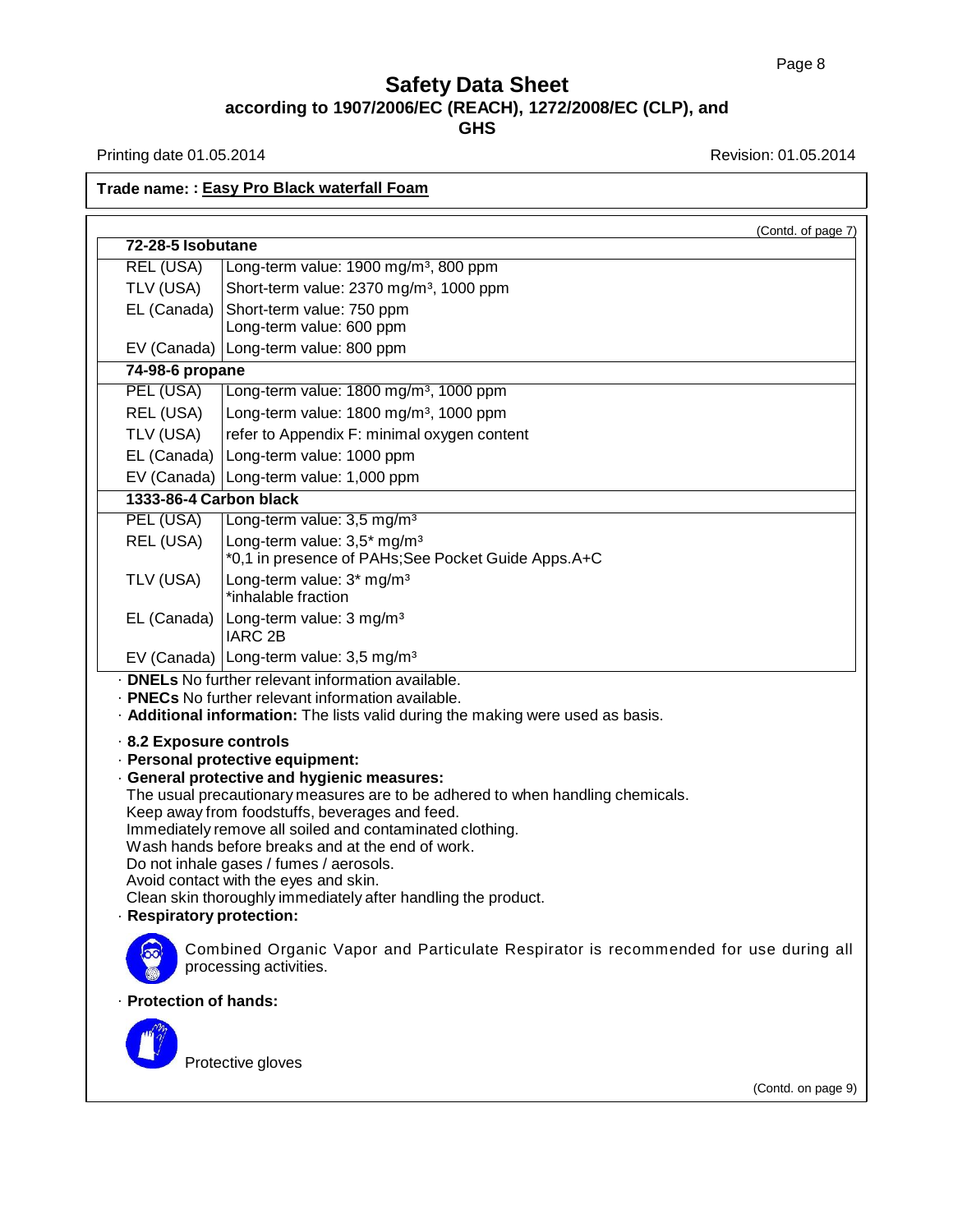**GHS**

Printing date 01.05.2014 **Printing date 01.05.2014** 

### **Trade name: : Easy Pro Black waterfall Foam**

(Contd. of page 8)

The glove material has to be impermeable and resistant to the product/ the substance/ the preparation. Selection of the glove material on consideration of the penetration times, rates of diffusion and the degradation.

#### · **Material of gloves**

The selection of the suitable gloves does not only depend on the material, but also on further marks of quality and varies from manufacturer to manufacturer. As the product is a preparation of several substances, the resistance of the glove material can not be calculated in advance and has therefore to be checked prior to the application.

### · **Penetration time of glove material**

The exact break through time has to be found out by the manufacturer of the protective gloves and has to be observed.

#### · **Eye protection:**



Safety glasses

- · **Body protection:** Protective work clothing
- · **Limitation and supervision of exposure into the environment** No further relevant information available.
- · **Risk management measures** See Section 7 for additional information. No further relevant information available.

| 9 Physical and chemical properties                                                                         |                                                     |                     |
|------------------------------------------------------------------------------------------------------------|-----------------------------------------------------|---------------------|
| . 9.1 Information on basic physical and chemical properties<br><b>General Information</b><br>· Appearance: |                                                     |                     |
| Form:                                                                                                      | Aerosol                                             |                     |
| Colour:                                                                                                    | <b>Black</b>                                        |                     |
| · Odour:                                                                                                   | Light<br>Petroleum-like                             |                     |
| ⋅ Odour threshold:                                                                                         | Not determined.                                     |                     |
| · pH-value:                                                                                                | Not determined.                                     |                     |
| Change in condition<br><b>Melting point/Melting range:</b><br><b>Boiling point/Boiling range:</b>          | Not Determined.<br>$-44$ °F / $-42$ °C (propellant) |                     |
| · Flash point:                                                                                             | $-155$ °F / $-104$ °C (propellant)                  |                     |
| · Flammability (solid, gaseous):                                                                           | Not applicable.                                     |                     |
| · Auto/Self-ignition temperature:                                                                          | Not determined.                                     |                     |
| · Decomposition temperature:                                                                               | Not determined.                                     |                     |
| · Self-igniting:                                                                                           | Product is not self-igniting.                       | (Contd. on page 10) |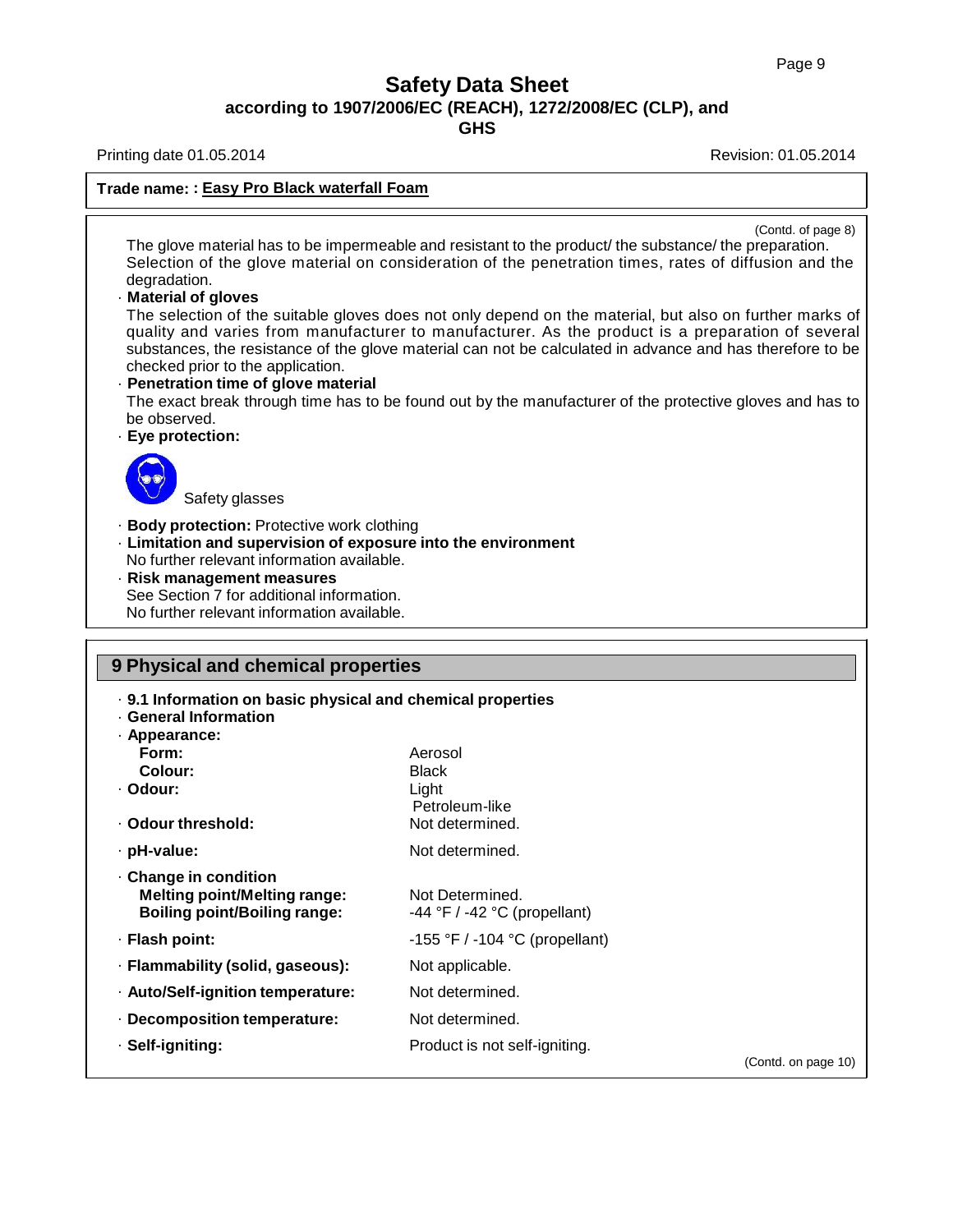**GHS**

Printing date 01.05.2014 **Revision: 01.05.2014** 

| Trade name: : Easy Pro Black waterfall Foam                                                                                                                                                                                                                                                                                                                                                                                                                                                                                                                                                                                                                                                                                                                                                                                  |                                                                                                                        |  |
|------------------------------------------------------------------------------------------------------------------------------------------------------------------------------------------------------------------------------------------------------------------------------------------------------------------------------------------------------------------------------------------------------------------------------------------------------------------------------------------------------------------------------------------------------------------------------------------------------------------------------------------------------------------------------------------------------------------------------------------------------------------------------------------------------------------------------|------------------------------------------------------------------------------------------------------------------------|--|
|                                                                                                                                                                                                                                                                                                                                                                                                                                                                                                                                                                                                                                                                                                                                                                                                                              | (Contd. of page 9)                                                                                                     |  |
| · Danger of explosion:                                                                                                                                                                                                                                                                                                                                                                                                                                                                                                                                                                                                                                                                                                                                                                                                       | Product is not explosive. However, formation of explosive air/<br>vapour mixtures are possible.                        |  |
| · Explosion limits:<br>Lower:<br>Upper:                                                                                                                                                                                                                                                                                                                                                                                                                                                                                                                                                                                                                                                                                                                                                                                      | Not determined.<br>Not determined.                                                                                     |  |
| · Vapour pressure:                                                                                                                                                                                                                                                                                                                                                                                                                                                                                                                                                                                                                                                                                                                                                                                                           | Not determined.                                                                                                        |  |
| · Density at 20 °C:<br>· Relative density<br>· Vapour density<br>· Evaporation rate                                                                                                                                                                                                                                                                                                                                                                                                                                                                                                                                                                                                                                                                                                                                          | $1,01$ g/cm <sup>3</sup><br>Not determined.<br>Not determined.<br>Not applicable.                                      |  |
| · Solubility in / Miscibility with<br>water:                                                                                                                                                                                                                                                                                                                                                                                                                                                                                                                                                                                                                                                                                                                                                                                 | Not miscible or difficult to mix.                                                                                      |  |
| · Partition coefficient (n-octanol/water): Not determined.                                                                                                                                                                                                                                                                                                                                                                                                                                                                                                                                                                                                                                                                                                                                                                   |                                                                                                                        |  |
| · Viscosity:<br>Dynamic:<br>Kinematic:                                                                                                                                                                                                                                                                                                                                                                                                                                                                                                                                                                                                                                                                                                                                                                                       | Not determined.<br>Not determined.                                                                                     |  |
| · Solvent content:<br>VOC (US EPA Method 24)<br>· 9.2 Other information                                                                                                                                                                                                                                                                                                                                                                                                                                                                                                                                                                                                                                                                                                                                                      | $155$ g/l<br>No further relevant information available.                                                                |  |
| <b>10 Stability and reactivity</b>                                                                                                                                                                                                                                                                                                                                                                                                                                                                                                                                                                                                                                                                                                                                                                                           |                                                                                                                        |  |
| · 10.1 Reactivity<br>- 10.2 Chemical stability<br>· Thermal decomposition / conditions to be avoided:<br>No decomposition if used and stored according to specifications.<br>· 10.3 Possibility of hazardous reactions<br>Develops readily flammable gases/fumes.<br>Flammable.<br>Reacts with oxidizing agents.<br>Danger of receptacles bursting because of high vapour pressure when heated.<br>Contact with acids releases toxic gases.<br>Toxic fumes may be released if heated above the decomposition point.<br>- 10.4 Conditions to avoid<br>Keep ignition sources away - Do not smoke.<br>Store away from oxidizing agents.<br>· 10.5 Incompatible materials: No further relevant information available.<br>· 10.6 Hazardous decomposition products:<br>Carbon monoxide and carbon dioxide<br>Nitrogen oxides (NOx) | Can form explosive mixtures in air if heated above flash point and/or when sprayed or atomised.<br>(Contd. on page 11) |  |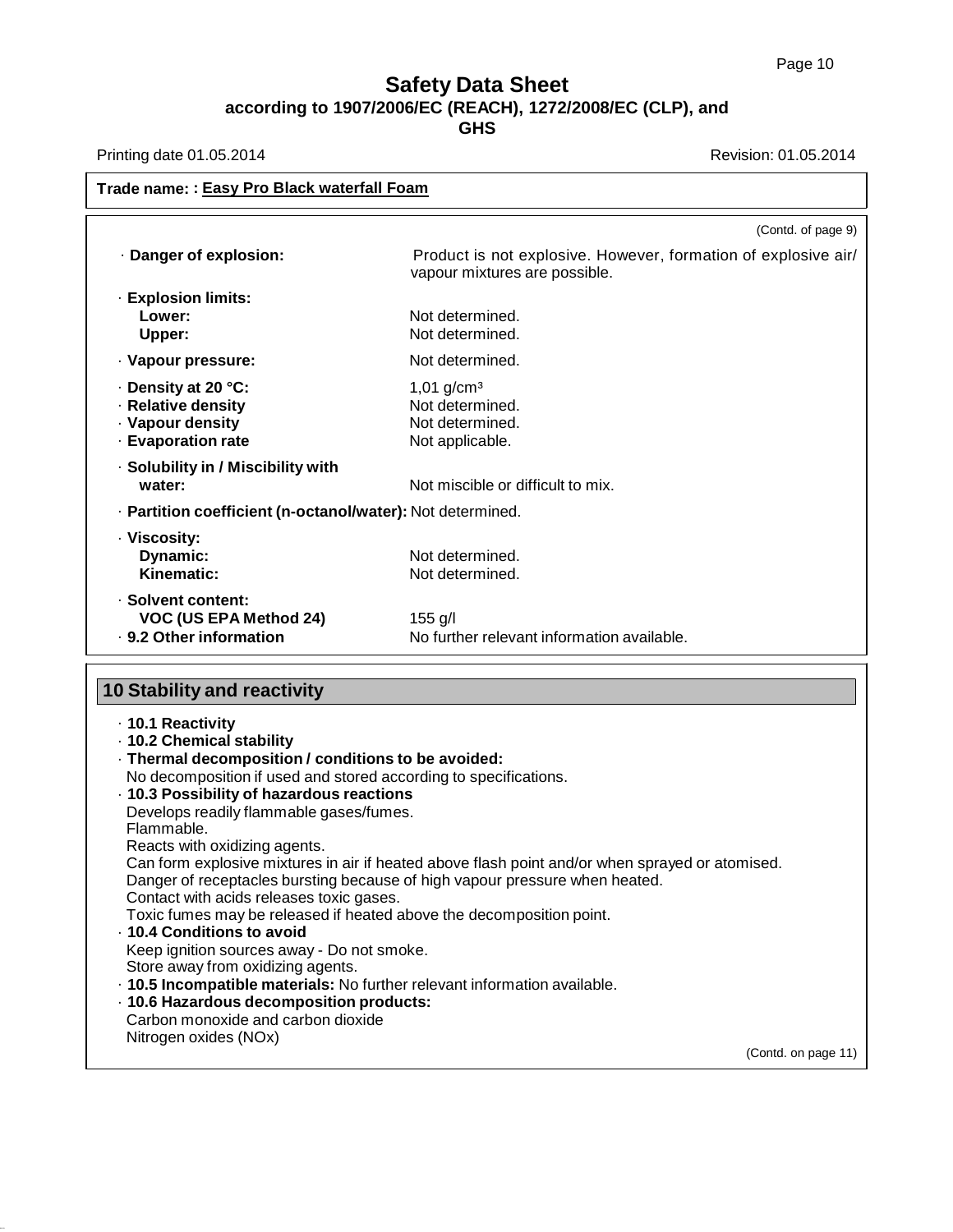Printing date 01.05.2014 **Revision: 01.05.2014** Revision: 01.05.2014

(Contd. of page 10)

### **Trade name: : Easy Pro Black waterfall Foam**

Hydrogen cyanide (prussic acid)

## **11 Toxicological information**

- · **11.1 Information on toxicological effects**
- · **Acute toxicity:**

### · **LD/LC50 values relevant for classification:**

### **101-68-8 4,4'-methylenediphenyl diisocyanate**

Oral LD50 2200 mg/kg (mouse)

- · **Primary irritant effect:**
- · **on the skin:** Irritant to skin and mucous membranes.
- · **on the eye:** Irritating effect.

#### · **Sensitization:**

Sensitization possible through inhalation.

Sensitization possible through skin contact.

· **Subacute to chronic toxicity:**

Inhalation of concentrated vapours as well as oral intake will lead to anaesthesia-like conditions and headache, dizziness, etc.

· **Additional toxicological information:**

The product shows the following dangers according to the calculation method of the General EU Classification Guidelines for Preparations as issued in the latest version: Harmful

Irritant

Danger through skin adsorption.

Toxic and/or corrosive effects may be delayed up to 24 hours.

Suspected of causing cancer.

In addition to local irritant manifestations, there is a narcotic effect when inhaling high concentrations, with high danger of central respiratory arrest.

- · **Acute effects (acute toxicity, irritation and corrosivity):** Vapours have narcotic effect.
- · **Repeated dose toxicity:**

May cause damage to organs through prolonged or repeated exposure.

Repeated exposures may result in skin and/or respiratory sensitivity.

## **12 Ecological information**

- · **12.1 Toxicity**
- · **Aquatic toxicity:** No further relevant information available.
- · **12.2 Persistence and degradability** No further relevant information available.
- · **12.3 Bioaccumulative potential** No further relevant information available.
- · **12.4 Mobility in soil** No further relevant information available.
- · **Additional ecological information:**
- · **General notes:**

Water hazard class 2 (German Regulation) (Self-assessment): hazardous for water Do not allow product to reach ground water, water course or sewage system. Danger to drinking water if even small quantities leak into the ground.

(Contd. on page 12)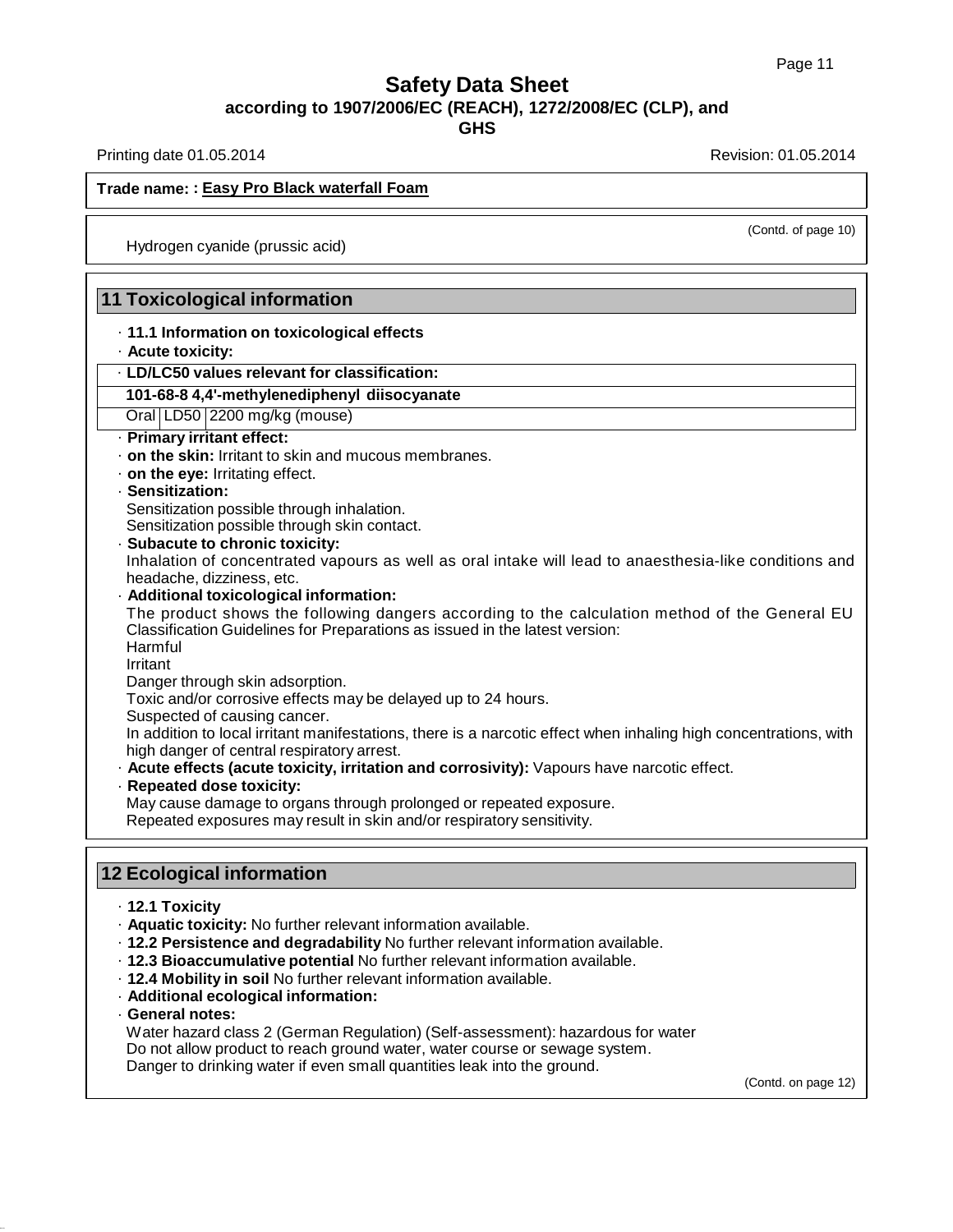**GHS**

Printing date 01.05.2014 **Revision: 01.05.2014** Revision: 01.05.2014

## **Trade name: : Easy Pro Black waterfall Foam**

(Contd. of page 11)

#### · **12.5 Results of PBT and vPvB assessment**

· **PBT:** Not applicable.

- · **vPvB:** Not applicable.
- · **12.6 Other adverse effects** No further relevant information available.

## **13 Disposal considerations**

### · **13.1 Waste treatment methods**

### · **Recommendation**

Must not be disposed together with household garbage. Do not allow product to reach sewage system. Can be burned with household garbage after consulting with the waste disposal facility operator and the pertinent authorities and adhering to the necessary technical regulations.

Can be disposed of with household garbage after solidification following consultation with the waste disposal facility operator and the pertinent authorities and adhering to the necessary technical regulations.

#### · **Uncleaned packaging:**

· **Recommendation:** Disposal must be made according to official regulations.

# **14 Transport information** · **14.1 UN-Number** · **DOT, ADR, IMDG, IATA** UN1950 · **14.2 UN proper shipping name** Limited Quantity for packages less than 30 kg (66 lb) and inner packagings less than 1 L (0.3 gal). · **DOT** Aerosols, flammable · **ADR** 1950 AEROSOLS, flammable · **IMDG, IATA** AEROSOLS, flammable · **14.3 Transport hazard class(es)** · **DOT** · **Class** 2.1 · **Label** 2.1 · **ADR** · **Class** 2 5F Gases. (Contd. on page 13)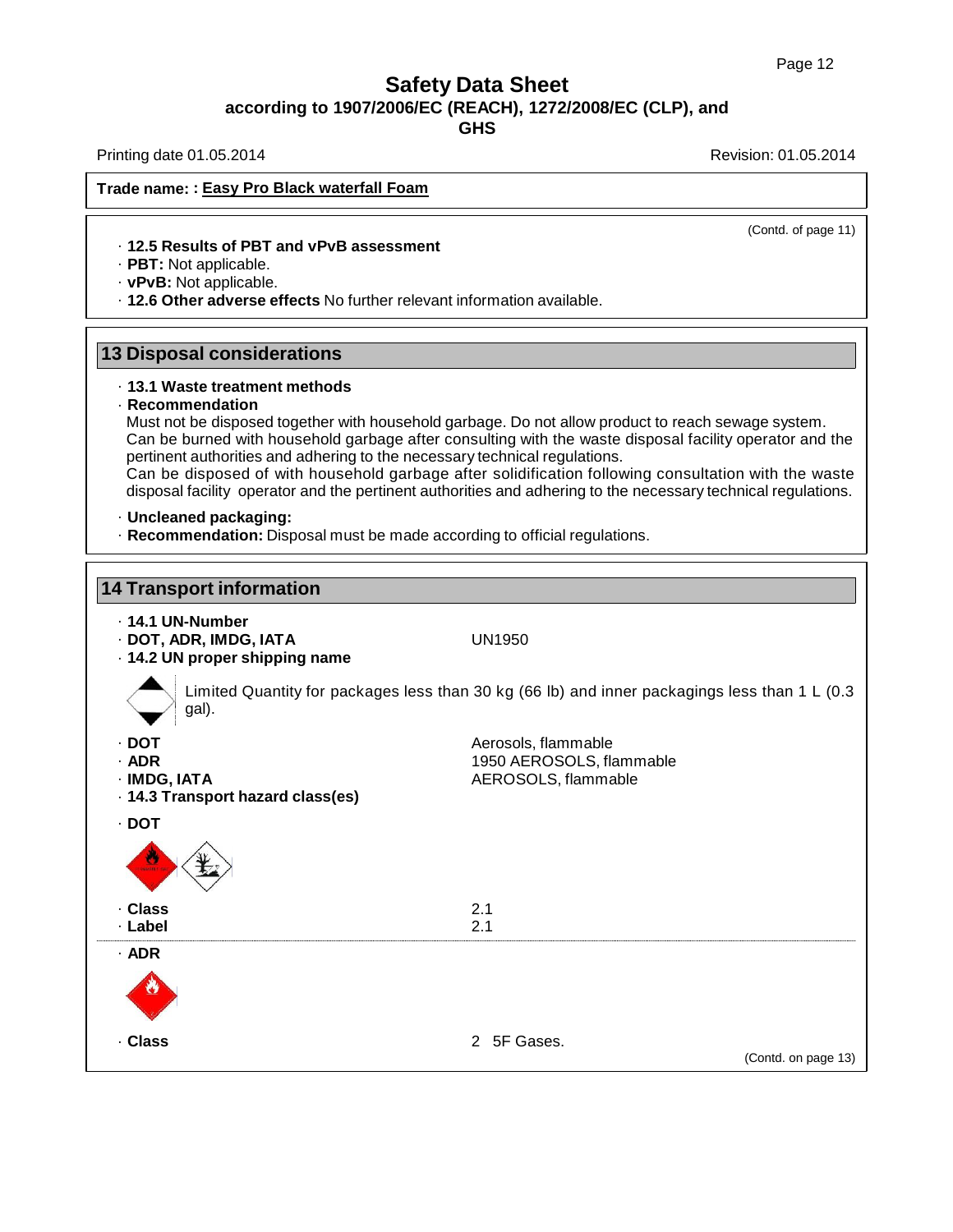Printing date 01.05.2014 **Printing date 01.05.2014** 

| Trade name: : Easy Pro Black waterfall Foam       |                                  |                     |
|---------------------------------------------------|----------------------------------|---------------------|
| · Label                                           | 2.1                              | (Contd. of page 12) |
| · IMDG, IATA                                      |                                  |                     |
|                                                   |                                  |                     |
| · Class                                           | 2.1                              |                     |
| · Label                                           | 2.1                              |                     |
| 14.4 Packing group                                |                                  |                     |
| · DOT, ADR, IMDG, IATA                            | Not Regulated                    |                     |
| · 14.5 Environmental hazards:                     |                                  |                     |
| · Marine pollutant:                               | N <sub>0</sub>                   |                     |
| · 14.6 Special precautions for user               | Warning: Gases.                  |                     |
| · Danger code (Kemler):                           |                                  |                     |
| · EMS Number:                                     | $F-D, S-U$                       |                     |
| - 14.7 Transport in bulk according to Annex II of |                                  |                     |
| MARPOL73/78 and the IBC Code                      | Not applicable.                  |                     |
| · Transport/Additional information:               |                                  |                     |
| $·$ ADR                                           |                                  |                     |
| · Limited quantities (LQ)                         | 1L                               |                     |
| · Transport category                              | 2                                |                     |
| · Tunnel restriction code                         | D                                |                     |
| · UN "Model Regulation":                          | UN1950, AEROSOLS, flammable, 2.1 |                     |

**15 Regulatory information**

· **15.1 Safety, health and environmental regulations/legislation specific for the substance or mixture** · **United States (USA)**

· **SARA**

· **Section 355 (extremely hazardous substances):**

None of the ingredients is listed.

· **Section 313 (Specific toxic chemical listings):**

9016-87-9 diphenylmethanediisocyanate,isomeres and homologues

101-68-8 4,4'-methylenediphenyl diisocyanate

· **TSCA (Toxic Substances Control Act):**

All ingredients are listed.

· **Proposition 65 (California):**

· **Chemicals known to cause cancer:**

Reference to Carbon Black is based on unbound respirable particles and is not generally applicable to product as supplied.

1333-86-4 Carbon black

100-41-4 ethylbenzene

(Contd. on page 14)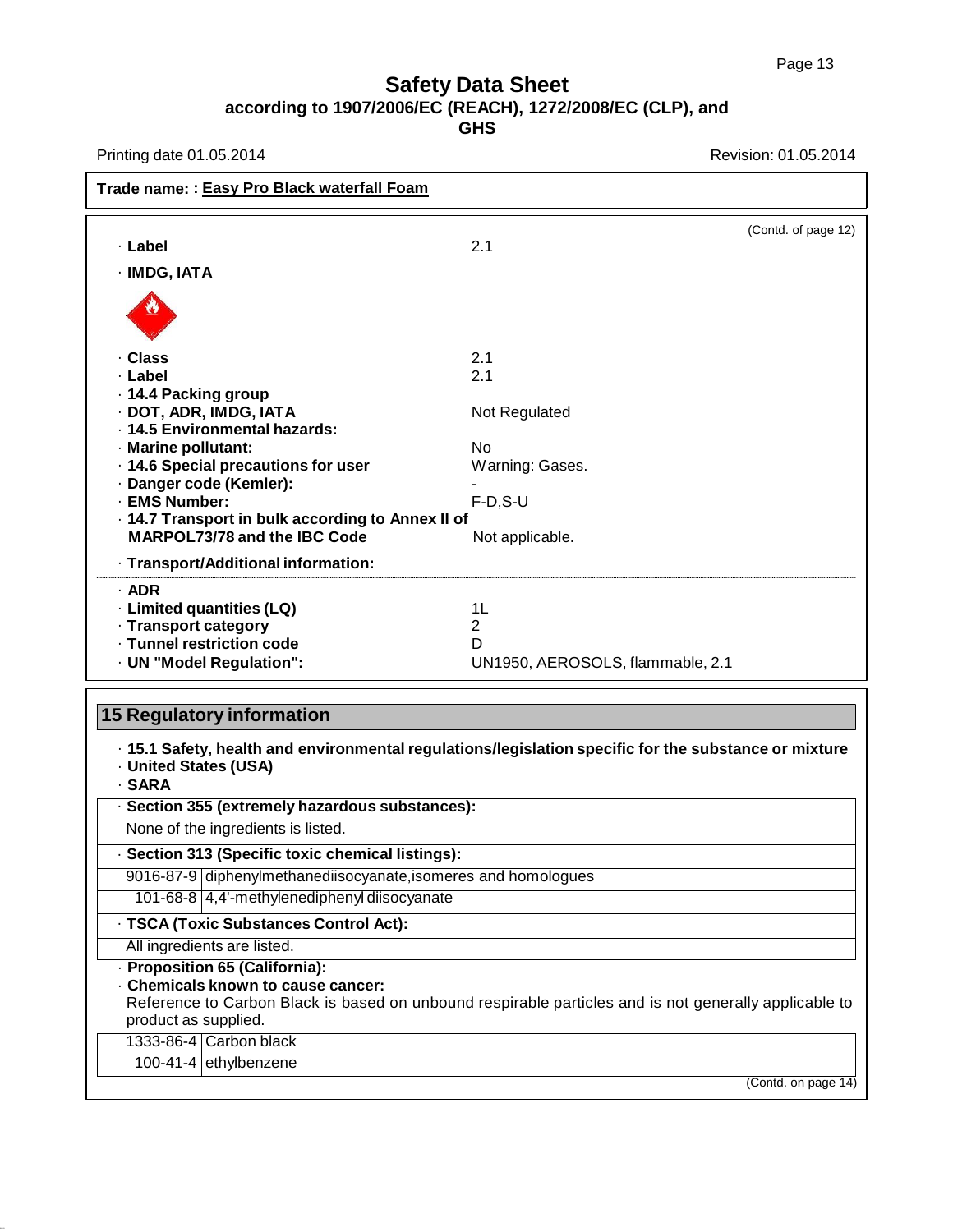**GHS**

Printing date 01.05.2014 **Revision: 01.05.2014** 

| Trade name: : Easy Pro Black waterfall Foam                                               |                     |
|-------------------------------------------------------------------------------------------|---------------------|
|                                                                                           | (Contd. of page 13) |
| . Chemicals known to cause reproductive toxicity for females:                             |                     |
| None of the ingredients is listed.                                                        |                     |
| . Chemicals known to cause reproductive toxicity for males:                               |                     |
| None of the ingredients is listed.                                                        |                     |
| · Chemicals known to cause developmental toxicity:                                        |                     |
| None of the ingredients is listed.                                                        |                     |
| - Carcinogenic Categories                                                                 |                     |
| · EPA (Environmental Protection Agency)                                                   |                     |
| 9016-87-9 diphenylmethanediisocyanate, isomeres and homologues                            | <b>CBD</b>          |
| 101-68-8 4,4'-methylenediphenyl diisocyanate                                              | $D,$ CBD            |
| · IARC (International Agency for Research on Cancer)                                      |                     |
| 9016-87-9 diphenylmethanediisocyanate, isomeres and homologues                            | 3                   |
| 101-68-8 4,4'-methylenediphenyl diisocyanate                                              | 3                   |
| 1333-86-4 Carbon black                                                                    | 2B                  |
| · TLV (Threshold Limit Value established by ACGIH)                                        |                     |
| 1333-86-4 Carbon black                                                                    | $\overline{A4}$     |
| · NIOSH-Ca (National Institute for Occupational Safety and Health)                        |                     |
| 1333-86-4 Carbon black                                                                    |                     |
| <b>Canada</b>                                                                             |                     |
| · Canadian Domestic Substances List (DSL)                                                 |                     |
| All ingredients are listed.                                                               |                     |
| · Canadian Ingredient Disclosure list (limit 0.1%)                                        |                     |
| 101-68-8 4,4'-methylenediphenyl diisocyanate                                              |                     |
| · Canadian Ingredient Disclosure list (limit 1%)                                          |                     |
| 1333-86-4 Carbon black                                                                    |                     |
| · Other regulations, limitations and prohibitive regulations                              |                     |
| · Substances of very high concern (SVHC) according to REACH, Article 57                   |                     |
| None of the ingredients is listed.                                                        |                     |
| · 15.2 Chemical safety assessment: A Chemical Safety Assessment has not been carried out. |                     |

## **16 Other information**

This information is based on our present knowledge. However, this shall not constitute a guarantee for any specific product features and shall not establish a legally valid contractual relationship.

### · **Relevant phrases**

- H220 Extremely flammable gas.
- H280 Contains gas under pressure; may explode if heated.<br>H315 Causes skin irritation.
- Causes skin irritation.
- H317 May cause an allergic skin reaction.
- H319 Causes serious eye irritation.

(Contd. on page 15)